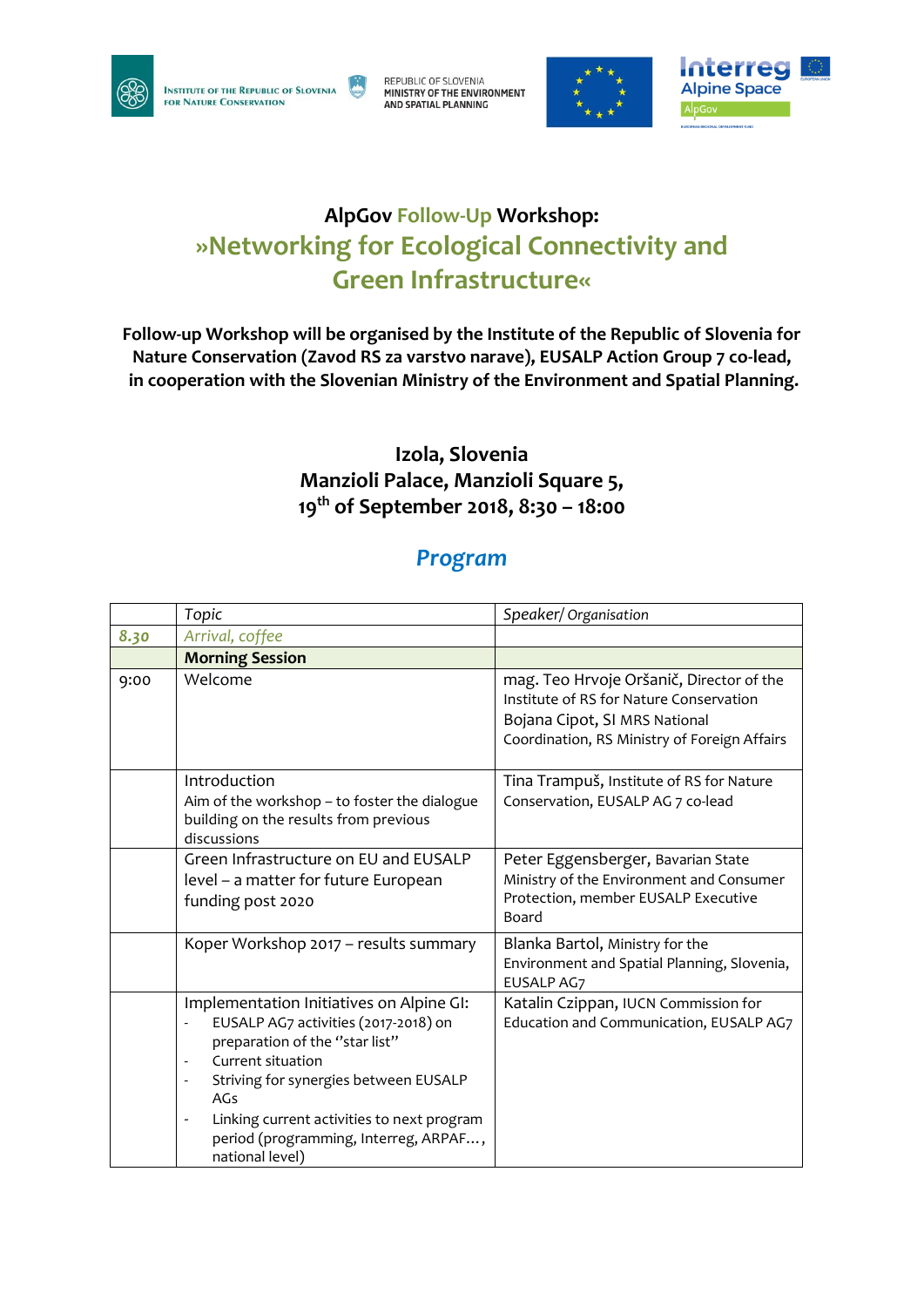|       | AlpGov Project (ASP)<br>EUSALP Implementation - ecological<br>connectivity and GI<br>Current state and proposals for the near<br>$\overline{\phantom{a}}$<br>future<br>EUSALP AG 7 & Leader Workshop<br>Concept and content<br>Invitation to Torino<br>Reflections + Discussion<br>Introduction of the Exhibition »Green | Michaela Künzl, Bavarian State Ministry of<br>the Environment and Consumer Protection,<br>AlpGov Lead Partner and EUSALP AG7 co-<br>lead<br>Slovenian Association of Landscape |
|-------|--------------------------------------------------------------------------------------------------------------------------------------------------------------------------------------------------------------------------------------------------------------------------------------------------------------------------|--------------------------------------------------------------------------------------------------------------------------------------------------------------------------------|
|       | Infrastructure - New Challenges for urban<br>landscape planning«                                                                                                                                                                                                                                                         | Architects (DKAS)                                                                                                                                                              |
| 10:30 | Coffee break                                                                                                                                                                                                                                                                                                             |                                                                                                                                                                                |
| 11:00 | GI ongoing projects, activities and<br>outcomes                                                                                                                                                                                                                                                                          |                                                                                                                                                                                |
|       | Ecological Network Platform, Alpine<br>Convention                                                                                                                                                                                                                                                                        | Blanka Bartol                                                                                                                                                                  |
|       | GRETA (ESPON study) -<br>Green infrastructure: Enhancing biodiversity<br>and ecosystem services for territorial<br>development                                                                                                                                                                                           | Blanka Bartol                                                                                                                                                                  |
|       | AlpBioNet2030 (ASP)<br><b>Strategic Alpine Connectivity Areas</b><br>www.jecami.eu<br>Connectivity Index in Forests (SI project<br>partner)                                                                                                                                                                              | Jani Bergant, Agricultural Institute of<br>Slovenia in cooperation with alparc,<br>AlpBioNet2030<br>Rok Pisek, Slovenia Forest Service,<br>AlpBioNet2030 PP                    |
|       | <b>GREVISLIN project, Interreg SI-IT</b>                                                                                                                                                                                                                                                                                 | Črtomir Špacapan, RRA Severne<br>Primorske                                                                                                                                     |
|       | Life DINALP BEAR project - recent<br>developments and outputs                                                                                                                                                                                                                                                            | Klemen Jerina, University of Ljubljana,<br>Faculty for Forestry                                                                                                                |
|       | Other GI projects - finished or in progress<br>(Workshop participants input)                                                                                                                                                                                                                                             | Tina Trampuš                                                                                                                                                                   |
|       | Reflections + Discussion                                                                                                                                                                                                                                                                                                 |                                                                                                                                                                                |
|       | "Antipasto" - A look at the AG7 table +<br>prioritization                                                                                                                                                                                                                                                                |                                                                                                                                                                                |
| 13:00 | Lunch                                                                                                                                                                                                                                                                                                                    |                                                                                                                                                                                |
|       | <b>Afternoon Session</b>                                                                                                                                                                                                                                                                                                 |                                                                                                                                                                                |
|       | Next steps in preparing proposals for the<br>implementation for program period post<br>2020                                                                                                                                                                                                                              |                                                                                                                                                                                |
| 14:00 | Interactive plennary                                                                                                                                                                                                                                                                                                     | Facilitators - Blanka Bartol, Katalin<br>Czippan, Tina Trampuš                                                                                                                 |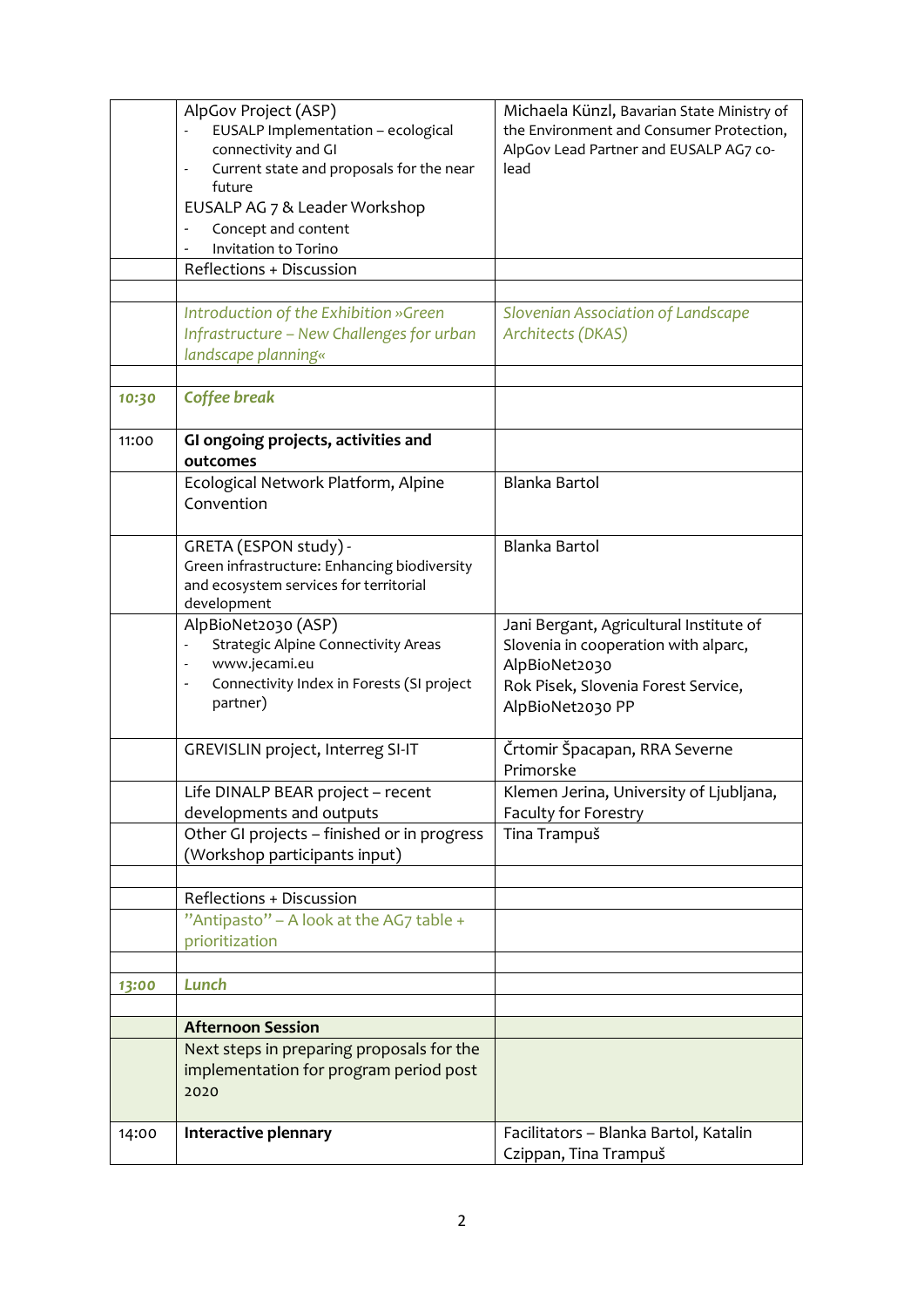|       | Let's see what we have!                                                                                                                                                                                                                                                                                                                                                                                                                   |                                                                          |
|-------|-------------------------------------------------------------------------------------------------------------------------------------------------------------------------------------------------------------------------------------------------------------------------------------------------------------------------------------------------------------------------------------------------------------------------------------------|--------------------------------------------------------------------------|
|       | Feed-in from the morning session<br>Compilation of ideas from different<br>discussions, sources.<br>What are the challenges for GI project<br>$\overline{\phantom{a}}$<br>implementation? What possible synergies<br>can we foster?                                                                                                                                                                                                       |                                                                          |
|       | Let's see what we want!                                                                                                                                                                                                                                                                                                                                                                                                                   |                                                                          |
|       | Prioritisation<br>Which are strategic project<br>ideas/implementation initiatives<br>relevant for implementation of the Alpine<br>$GI$ ?<br>interesting to develop in eastern part of<br>$\overline{\phantom{a}}$<br>EUSALP?                                                                                                                                                                                                              |                                                                          |
|       |                                                                                                                                                                                                                                                                                                                                                                                                                                           |                                                                          |
| 15:00 | <b>Coffee break</b>                                                                                                                                                                                                                                                                                                                                                                                                                       |                                                                          |
| 15:30 | <b>Working groups</b><br>To further develop the identified proposals<br>into tangible project ideas and strategic<br>initiatives backed with relevant partnerships.<br>Project ideas /Implementation Initiatives<br>Description - problem, solution, main<br>characteristics<br>Potential partnerships - Who's in the<br>room, who's missing - commitments etc.<br>Exchange of the views + Reflection on the<br>results of the group work |                                                                          |
| 17:00 | <b>Conclusions and next steps</b>                                                                                                                                                                                                                                                                                                                                                                                                         | Tina Trampuš, Blanka Bartol                                              |
|       |                                                                                                                                                                                                                                                                                                                                                                                                                                           |                                                                          |
| 17:30 | Field visit: A Green Infrastructure example<br>- coast between Izola and Koper                                                                                                                                                                                                                                                                                                                                                            | Optional, on foot or by bicycle*<br>Start at KUSHIN (Ljubljanska Street) |

\* **Field visit** – A walk or ride to the location on the coast road towards Koper – one-way distance

a) 2,4 km, short version – till Rex or

b) 4,4 km, long version – till Žusterna.

Bicycles will be available free of charge. Please, dress casually.

Discussion points: The coastal road situated between a cliff and sea has been closed for motor traffic – and now? Green and blue corridors – what does green/blue stands for? Opportunities and challenges of spatial planning. Announcement of the event 'Draw the Coast' for Friday, 21-9-2018

Please register for participation during the workshop and before lunch.

The activity will be cancelled in case of bad weather (information will be provided during workshop).